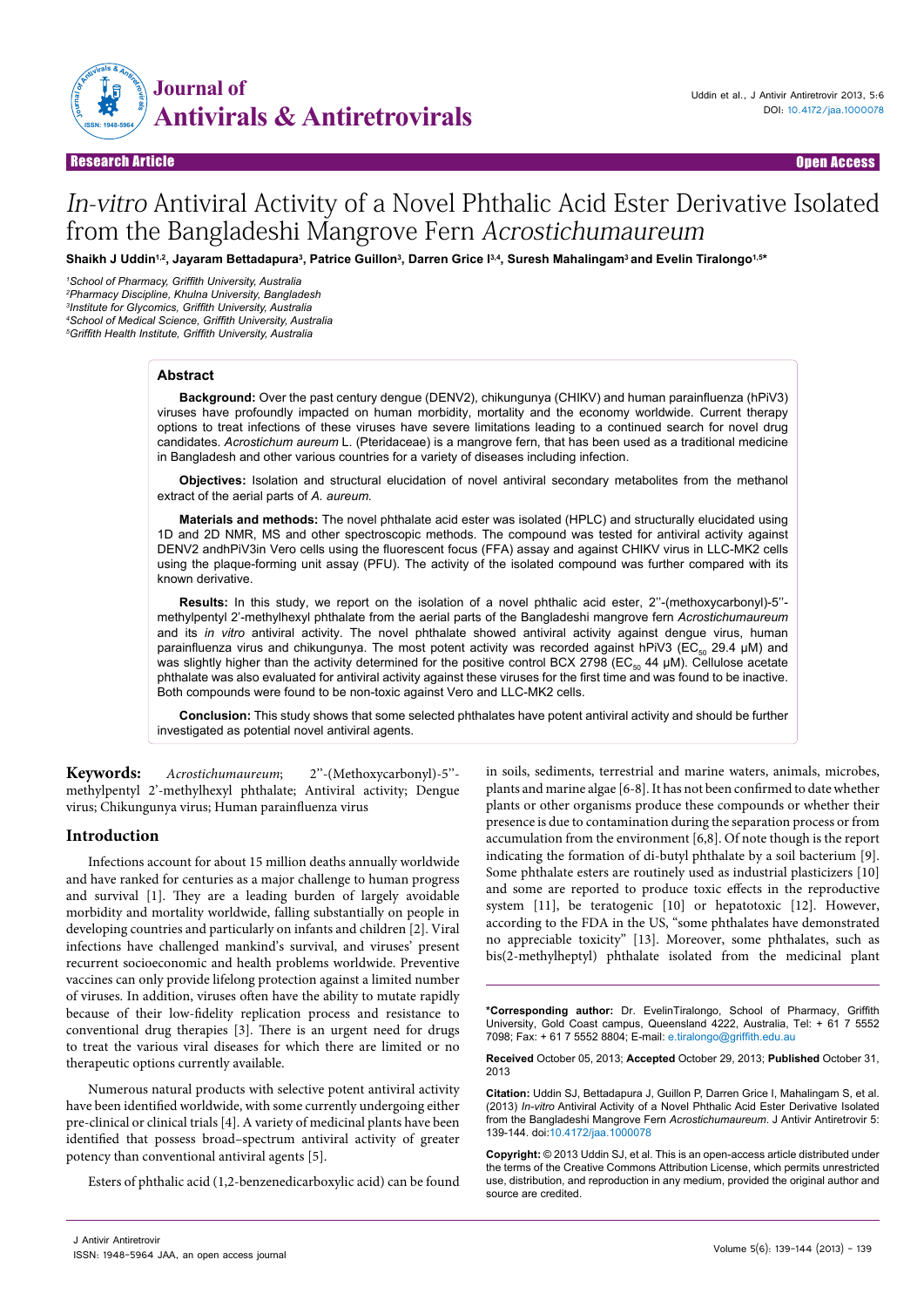Pongamiapinnata and a fraction from the root bark extract of the guava tree Psidiumguajava, which contains diethyl phthalate and phthalic acid, displayed antiviral activity against White Spot Syndrome Virus [14,15]. Another phthalate, cellulose acetate phthalate (CAP), which is commonly used as a pharmaceutical excipient for the enteric coating of tablets and capsules, has been shown to inactivate herpes simplex virus types 1 and 2 (HSV-1 and 2) and cytomegalovirus in vitro [16], as well as HSV-2 in vivo [16,17].

Recently, we reported on the isolation and cytotoxic activity of novel pterosins, flavonoids, tetracosanes and patriscarbatine from the methanolic extract of the aerial parts of the Bangladeshi medicinal plantAcrostichum aureum [18,19]. Here we report on the isolation of a novel phthalic acid ester from this mangrove fern and investigations into its cytotoxicity and also that of CAP against Vero and LLC-MK2 cells, as well as their antiviral activities against dengue virus (DENV-2), chikungunya virus (CHIKV) and human parainfluenza virus (hPiV3).

# **Materials and Methods**

## **Isolation and characterization of a novel phthalic acid ester**

**General experimental procedures:** Optical rotations were measured on a Jasco P-1010 polarimeter. IR spectra were recorded on a Bruker Optics alpha-QuickSnap FT-IR spectrophotometer. NMR spectra were recorded on a BrukerAvance 300 MHz spectrometer in CDCl<sub>3</sub>.LR-MS and HR-ESI-MS were obtained on BrukerDaltonics esquire 3000 and BrukerDaltonics Apex III 4.7e mass spectrometers, respectively. Analytical HPLC was performed on a Varian Prostar instrument with a 335 DAD using a RP (Luna C18, 5  $\mu$ m, 250  $\times$  4.6 mm) column. Preparative HPLC was performed on a Waters instrument equipped with a Waters 600E pump, Rheodyne 7725i injector, using a RP (Luna C18, 5 μm, 150 × 21.2 mm) column. SPE cartridges (Alltech, 10 g, RP-C18) were used to fractionate the extract.

**Plant material:** The aerial parts of A. aureum were collected from tidal forests in the coastal Sundarbans (a swamp region in the Ganges delta) of Bangladesh in February, 2007. The plant material was identified by Dr. Momtaz Mahal Mirza, Principle Scientific Officer, Bangladesh National Herbarium, Dhaka, and shade-dried. A specimen was deposited in the Bangladesh National Herbarium, Dhaka (Voucher no.: DACB 31538).

**Extraction and isolation:** The dried and pulverized plant material of A. aureum (150 g) was extracted with methanol (1 L, 99.9% pure HPLC grade, Merck, Darmstadt, Germany) by soaking it overnight at room temperature with continuous stirring. The extract was filtered and the residue was further extracted with 1L of methanol three times for 1 h while sonicated. All of the resulting extracts were combined and concentrated under reduced pressure (rotary evaporator and freeze dryer) to give 7.57 g of extract (5.04% w/w). The resulting MeOH extract was partitioned between n-hexane (99.9% pure HPLC grade, Merck Darmstadt, Germany) and MeOH (1:1) using a separating funnel. The n-hexane fractions were further analysed with analytical RP-HPLC (Aqua, 5 μm, 250×4.6 mm). Semi-preparative RP-HPLC (Aqua, 5 μm,  $250\times10$  mm) using a H<sub>2</sub>O:MeOH gradient system of solvent A (10%) MeOH in water with 0.05% TFA) and solvent B (90% MeOH in water with 0.05% TFA) was employed to separate the n-hexane fraction (0.33 g). It yielded CPHP (6.3 mg) using a linear gradient of 50-100% solvent  $\overline{B}$ 

**2′′-(Methoxycarbonyl)-5′′-methylpentyl 2′-methylhexyl phthalate (CPHP):** A Whitish semi-solid (>98 % pure), [ $\alpha$ ]<sup>25</sup><sub>D</sub> +34.4° (c 0.45, CHCl<sub>3</sub>). UV(CHCl<sub>3</sub>)  $\lambda_{\text{max}}$  (log  $\varepsilon$ ): 239.6 (3.08), 273.2 (2.51) nm. IR (film)  $v_{\text{max}}$  cm<sup>-1</sup>: 1627, 1400, 829, 702. For <sup>1</sup>H and <sup>13</sup>C NMR spectral data, Table S1. HR-ESI-MS  $m/z$  [M+Na]<sup>+</sup> 429.2347 (calculated for  $C_{23}H_{34}O_6$ Na [M+Na]<sup>+</sup>, 429.2253).

## **Antiviral activity study of CPHP and CAP**

**Compounds and reagents:** CPHP was isolated from A. aureum and CAP was purchased from Sigma-Aldrich, USA. MTT dye and, Ribavirin were purchased from Sigma-Aldrich, Australia. Prof. Mark von Itzstein, Institute for Glycomics, Griffith University kindly provided the drug BCX 2798. All the compounds are dissolved in DMSO and used immediately in the assay.

**Cell lines:** Cell lines (Vero, ATCC #CCL-81; LLC-MK2, ATCC#CCl-7) were purchased from ATCC, Manassas, VA 20108, USA. Vero cells were cultured in OptiMem medium containing 3% HI-FCS, whereas LLC-MK2 cells were cultured in EMEM medium containing 2% HI-FCS. All cells were incubated at 37°C in a humidified atmosphere of 5% CO<sub>2</sub> in air.

**Viruses and antibodies:** Dengue virus (DENV-2) was obtained from Dr Linda Hueston, Arbovirus Emerging Disease Unit, CIDMLS-ICPMR, Westmead Hospital, Sydney, Australia. Chikungunya virus (CHIKV) La Reunion strain was obtained from Dr Pierre Roques, CEA, Institute of Emerging Diseases and Innovative Therapies, Division of Immuno-Virology, Laboratory of Virology, France. Human parainfluenza virus (mouse monoclonal IgG anti-hPIV-3HN (Fitzgerald, clone# M02122321, 2.0 mg/ml)was obtained from Prof. Mark von Itzstein, Institute for Glycomics, Griffith University, Gold Coast, Australia. Dengue virus stocks were prepared by infection of Vero cells at a multiplicity of infection (MOI) of 0.1 and culturing for 5-7 days before harvesting the supernatant. CHIKV stock was prepared using Vero cells. 3H5 antibody for DENV-2 was obtained from TropBio Limited, Townsville, Queensland. Goat anti-mouse HRP antibody was obtained from DAKO Laboratories, Netherlands, Europe.

**MTT cytotoxicity assay :** The cytotoxicity of CPHP and CAP were tested against monkey kidney cells using the MTT assay according to the method described previously [20]. The  $IC_{50}$  values were calculated with probit analysis software [21]. The negative control only contained vehicle (0.75% DMSO). Cycloheximide was used as a positive control.

**Viral inhibition assay:** Pre- and post-infection methods were used to determine the antiviral activity of the compounds. During the preinfection test, CPHP and CAP were pre-incubated with virus for 30-60 min and then the mixture was added to the Vero or LLC-MK2 cells. After two hours of incubation, the virus inoculums were replaced with complete growth medium and incubated for 2 days. Any inhibition seen in this assay indicated that compounds in question inhibit the virus replication by inhibiting the entry process. During the post-infection test, the cells were treated with virus for 2 h, virus inoculums removed and replaced with compounds in complete growth medium. The cells were incubated with the compounds for 2 days at 37°C. Any inhibition of virus titer indicates that the compounds inhibit the replication of virus inside the cells. Culture supernatants were collected and assayed for viral titer by fluorescent focus assay (FFA) or a plaque assay [22,23] with minor modifications. All assays for determining the virus titers were carried out in triplicate.

The effective concentration  $(EC_{50})$  of the compounds were determined using the viral inhibition assay as described with concentrations of CPHP ranging from 500 to 7.5 μM and for CAP ranging from 100 to 6.2 μM. Antiviral activity of CPHP and CAP against DENV-2, CHIKV and hPiV3 were tested below their IC<sub>50</sub> values for cytotoxicity. Viral inhibition assays were carried out in triplicates.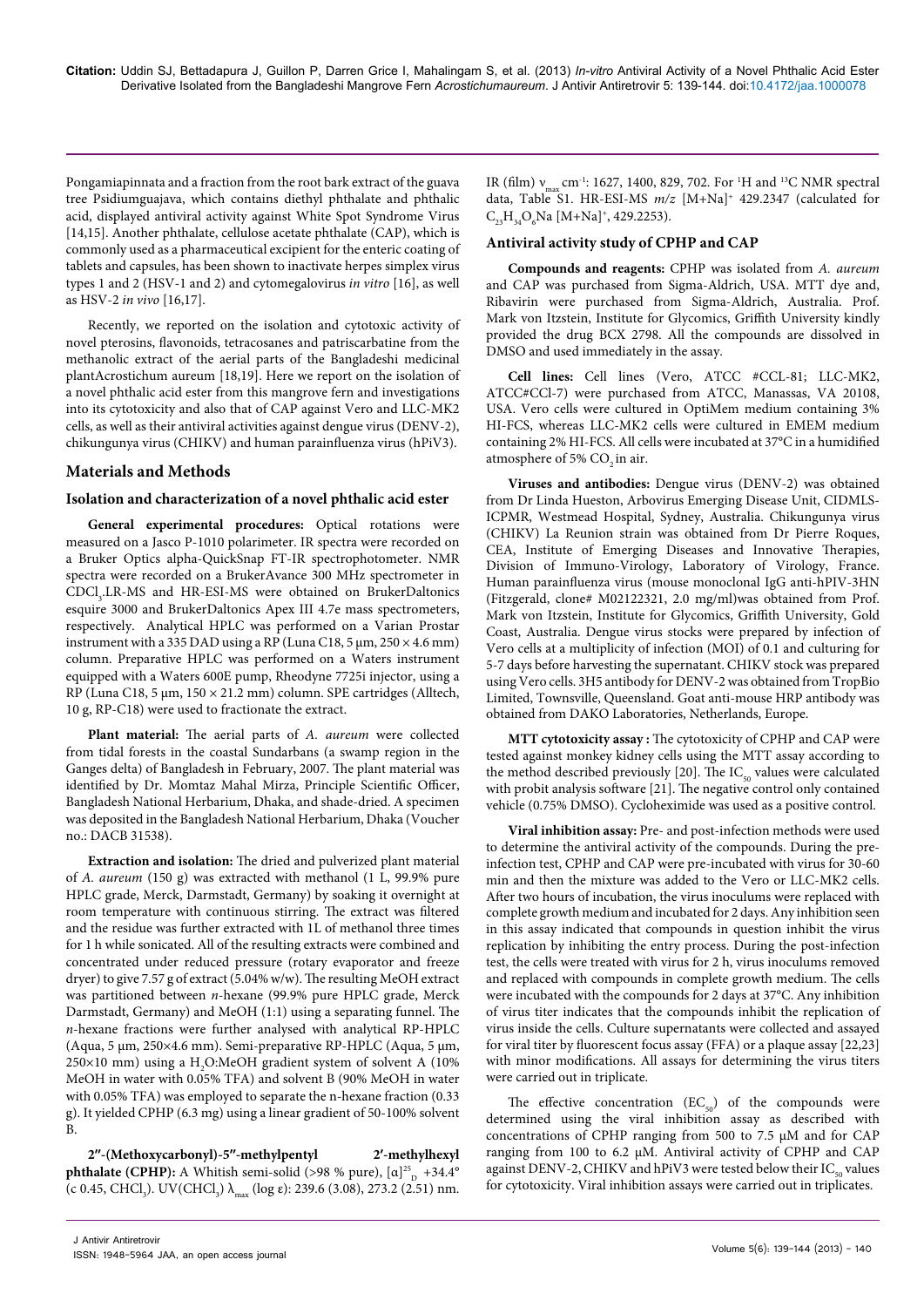**Fluorescent focus assay:** The FFA assay was performed as per the method described by Payne et al. (2006) [21] with minor modifications. Briefly, Vero (for DENV-2) and LLC-MK2 (for hPiV3) cells were seeded in a 48-well plate at a concentration of 5×10<sup>4</sup> cells/well and incubated overnight at 37°C in 5% CO<sub>2</sub> to produce a 80-90% confluent monolayer. The viral samples were diluted appropriately in serum-free medium and added to the cell monolayer in a minimal volume. After allowing the viral adsorption by incubating for 1.5 h (DENV-2) and 1 hr (hPiV3) at 37°C with rocking the plates every 15 min, the virus inoculums were removed and replaced with 0.8% methylcellulose (DENV-2) or 1% avicell (hPiV3) overlay medium and incubated at 37°C in 5% CO<sub>2</sub> for 36-48 h. After 2.5 (DENV-2) and 1.5 (hPiV3) days of incubation the cells in each well were fixed for 20 min by adding 3.6% formaldehyde/ PBS to each well. After fixation, the cells were washed with PBS and permeabilized with 1% Igepal for 20 min at room temperature. Cells were then washed again with PBS and incubated with primary antibody 3H5 (1:300) for DENV-2 and anti-hPiV3 (1:2000) for hPiV3 in PBS containing 4% non-fat dried milk at room temperature. The cells were incubated for 1 h in a humid chamber and washed with PBS/Tween-20 (0.02%). After washing, the cells were incubated for 1 h with Goat antimouse HRP secondary antibody in PBS/4% milk. A final wash of the cell was done with PBS/Tween-20 (0.02%) and then 100 μL true blue peroxidase substrate (KPL Biochemicals, USA) was added to develop the foci in the wells. The number of foci in each well was counted and expressed as FFU/mL.

**Plaque assay:** The plaque assay was performed as per method described by Libdury et al. [23] with minor modification to quantify the virus stain in titer for CHIKV virus. CHIKV virus stocks were prepared using Vero cells. Vero cells were infected with the virus at 0.1 MOI and harvested after 48 h and tittered by plaque assay. Briefly, Vero cells were seeded in a 24-well plate at a concentration of  $1.5 \times 10^5$  cells/ well and incubated overnight at 37°C in 5% CO<sub>2</sub> to produce a confluent monolayer. Following the cells attachment, the cells were inoculated with 2 days viral culture supernatants with a minimal volume. After allowing the viral adsorption by incubating for 1 h at 37°C with rocking the plates every 15 min, the virus inoculums were removed and replaced with 0.2% agarose overlay medium and incubated at  $37^{\circ}$ C in 5% CO<sub>2</sub> for 48 h. After 2 days incubation the overlay medium was removed from the cells and the cell monolayer was stained with 0.2% crystal violet in 20% ethanol. The plaques were counted and the viral titer was calculated and expressed as plaque forming units per mL (PFU/mL).

# **Results and Discussion**

# **Identification of 2′′-(methoxycarbonyl)-5′′-methylpentyl 2′-methylhexyl phthalate (CPHP)**

The aerial parts of A. aureum were collected from tidal forests in the coastal Sundarbans of Bangladesh and shade-dried. The dried and pulverized plant material of A. aureum was extracted with methanol and further fractionated with reverse-phase SPE columns for isolation of pure compounds. The novel compound, 2′′-(methoxycarbonyl)- 5′′-methylpentyl 2′-methylhexyl phthalate (CPHP) (Figure 1) was isolated using HPLC and obtained as a whitish semi-solid (>98% pure). The structure of the compound was elucidated using 1D and 2D NMR and MS data. CPHP was obtained as a whitish semi-solid. HR-ESI-MS data showed a sodium adduct molecular ion peak at  $m/z$ 429.23472 [M+Na]<sup>+</sup> suggesting a molecular ion  $m/z$  406.23554 and thus a molecular formula of  $C_{23}H_{34}O_6$ . The IR spectrum of CPHP indicated the presence of an aromatic system (1627, 1400, 829 and 702 cm−1) and an ester moiety (1729 and 1262 cm−1). The <sup>1</sup>H NMR

spectrum (Table 1) indicated four aromatic protons resonating as two symmetrical 2H multiplets, at  $\delta_{\rm H}$  7.70 (two protons at C-3/C-6) and  $\delta_{\rm H}$  7.52 (two protons at C-4/C-5) which indicated a symmetrical substitution pattern. The presence of a doublet of doublets at  $\delta_{\rm _{H}}$  4.20 (2H, J=14.7, 5.7 Hz) and  $\delta_{\rm H}$  4.19 ppm (2H, J=14.7, 6.0 Hz) indicated two oxymethylene groups adjacent to a methine group. A singlet (3H, -OCH<sub>3</sub>) at  $\delta_{\rm H}$  3.64 along with a methylene triplet at  $\delta_{\rm H}$  2.30 (J=7.5 Hz) were evident as an indication of a methyl ester group on one side chain [24]. A 10 H multiplet at  $\delta_{\rm H}$  1.28 - 1.64 was evident and was assigned to





| <b>Position</b> | $\delta_{\rm c}$ | $\delta_{\rm H}(\rm J)$               |
|-----------------|------------------|---------------------------------------|
| 1/8             | 167.5            |                                       |
| 2/7             | 132.4            |                                       |
| 3/6             | 128.8            | 7.70 (2H, m)                          |
| 4/5             | 130.9            | 7.52 (2H, m)                          |
| 1'              | 68.7             | 4.20 (2H, dd, 14.7, 5.7) <sup>a</sup> |
| $2^{\prime}$    | 38.7             | 1.68(1H, m)                           |
| 3'              | 23.7             | 1.44 (2H, m)                          |
| 4'              | 31.9             | 1.28 (2H, m)                          |
| 5'              | 22.7             | $1.32$ (2H, m)                        |
| 6'              | 14.0             | 0.89 (3H, t, 7.2)                     |
| 7'              | 10.9             | 0.92 (3H, d, 7.2)                     |
| 8'              |                  |                                       |
| 1"              | 174.3            | ۰                                     |
| 2"              | 34.1             | 2.30 (2H, t, 7.5)                     |
| 3"              | 25.0             | 1.64 (2H, m)                          |
| 4"              | 30.1             | $1.37$ (2H, m)                        |
| 5"              | 38.7             | 1.68 (1H, m)                          |
| 6"              | 68.7             | 4.19 (2H, dd, 14.7, 6.0) <sup>a</sup> |
| 7"              | 51.2             | $3.64$ ( $3H, s$ )                    |
| 8"              | 14.1             | $0.86$ (3H, d, $7.2$ )                |

**a** Interchangeable assignment

Table 1: <sup>1</sup>H and <sup>13</sup>C NMR (*Jmod*) data of CPHPin CDCl<sub>3</sub> (300 MHz, δ in ppm, *J* in Hz)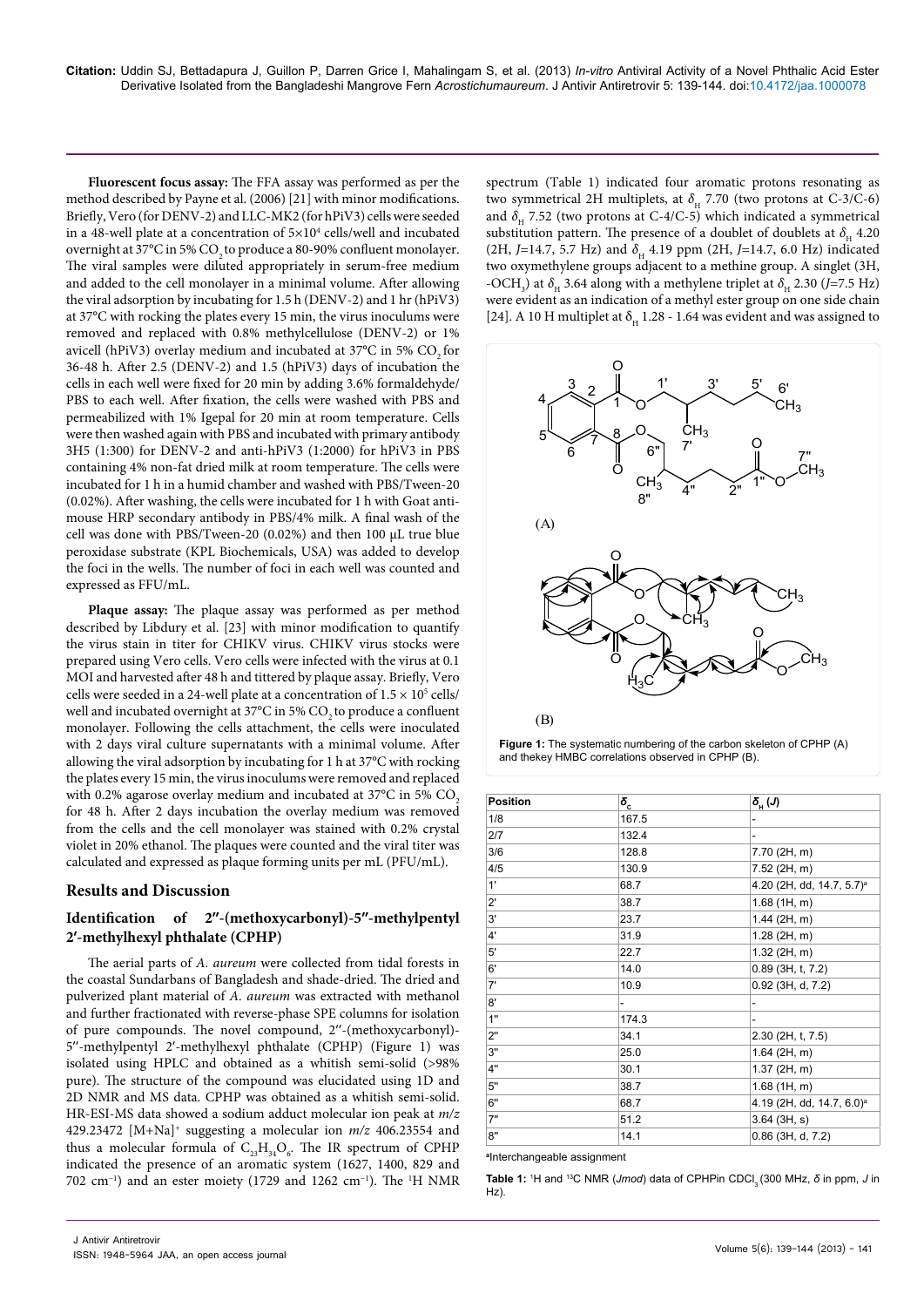5 methylenes of the side chains. Also, a 2H multiplet was observed at  $\delta$ <sub>u</sub> 1.68 and assigned as two methine protons on the two side chains. The  $13C$  Jmod (Table 1) and DEPT experiments confirmed that there were 17 different carbons, including two carbonyl carbons, two aromatic methines, one aromatic quaternary, four methyls, seven methylenes and one methine. Comparison of <sup>1</sup>H and <sup>13</sup>C NMR data of isolated compound with published data indicated that the isolated compound was a phthalic acid ester derivative [14,25]. The chirality of the C-2′ and C-5′′ centres were assigned following close inspection of the <sup>1</sup>H NMR data [26]. Comparison of the coupling constants for the C-7′ and C-8′′ methyls (J=7.2 Hz) on isolated compound with the known compound di(2S-methyl heptyl)-1,2-benzenedicarboxylate(J=6.5 Hz, S,S configuration at C-2'/C-5") (also commonly referred to as di(2Smethyl heptyl)-1,2-benzenedicarboxylate) indicated the configuration on the isolated compound (CPHP) at C-2' and C-5'' was either S,S or R,R [24] (Figure 1).

In the HMBC experiment (Figure 1), the aromatic protons at  $\delta_{_{\rm H}}$  7.7 (H-3/H-6) showed cross-peaks to  $\delta_c$  132.4 (C-2/C-7), 130.9 (C-4/C-5), 167.5 (C-1/C-8), indicating the attachment of the phthalate carbonyls (C=O) to C-2 and C-7 at 132.4 ppm. Both oxymethylene protons at  $\delta_{\rm H}$  4.20/4.19 (C-1'/C-6") showed cross-peaks to  $\delta_{\rm C}$  167.5 (C-1/C-8) and  $\delta_{\rm c}$  38.7 (C-2'/C-5"), which confirmed that both the ester chains started with methylene groups and are connected with a methine group. The methoxy methyl at  $\delta_{\rm _{H}}$  3.64 (H-7′′) showed a cross-peak to  $\delta_{\rm c}$  174.3 (C-1") and confirmed the presence of a methyl ester in one side chain. Whereas, the methyl at  $\delta_{\rm _{H}}$  0.89 (H-6 $^{\prime}$ ) showed a cross-peak to  $\delta_{_{\rm C}}$  22.7 (C-5 $^{\prime}$ ) indicating that the other side chain contains a terminal methyl group (Figure 1). The above long-range correlations, along with comparison to reported literature on similar compounds indicated that the isolated compound was the novel structure 2′′-(methoxycarbonyl)- 5′′-methylpentyl 2′-methylhexyl phthalate, having either the R,R or S,S configuration at the 2 and 5 positions.

## **Antiviral activity of CPHP and CAP**

CPHP was investigated for its antiviral activity against DENV-2, hPiV3 and CHIKV given its structural similarity to di(2Smethylheptyl)-1,2-benzenedicarboxylate, which has reported potent antiviral activity [14]. The synthetic pharmaceutical excipient CAP was also investigated due to its previously reported antiviral activities [16,17,27]. The cytotoxicity of both compoundswas established against monkey kidney cells (Vero and LLC-MK2). CPHP and CAP showed no toxicity against both cell lines Vero and LLC-MK cells, at the highest concentration tested (500 μM and 100 μM, respectively). For BCX and Ribavirin literature data suggest that these compounds are not cytotoxic at concentrations of 100 μM and 4 mM, respectively [28,29]. Thus, CPHP is no more, and potentially even less, cytotoxic than BCX2798, given that at the highest concentration tested, 500 μM, it was shown to be not cytotoxic.

Both pre- and post-infection methods were employed to evaluate antiviral activity. CPHP and CAP were not effective against any of the three viruses tested in the pre-infection model. However, CPHP reduced virus titres in Vero and LLC-MK2 cells infected with DENV-2 and hPiV3 strains in the post-infection model in a concentrationdependent manner with  $EC_{50}$  values of 113.5 and 29.4  $\mu$ M, respectively (Table 2), (Figure 2). Against parainfluenza strain hPiV3 the antiviral effect of CPHP in the post-infection model was slightly higher than that observed for the positive control BCX 2798 (EC<sub>50</sub> 44 μM) (Figure 3). CPHP also showed antiviral activity against CHIKV strains in the post-infection model reducing the virus titre by 73% at a concentration of 500 μM (Figure 4). However, no post-infection antiviral activity was found for CAP against both DENV-2 and hPiV3 strains at the highest concentration (100 μM) tested (Figures 2 and 3).

Given that CPHP is active against dengue virus (Flaviviridae, flavivirus), CHIKV (Togaviridae, alphavirus) and hPiV3 (Paramyxoviridae) in post rather than pre-infection, it suggests that the compound inhibits the replication rather than the entry process of the viruses.

Both alphavirus and flavivirus are single-stranded RNA viruses which enter into host cells via receptor mediated endocytosis. For

| Compound        |                     | Effective concentration 50 % (EC <sub>so</sub> ) ( $\mu$ M) |  |
|-----------------|---------------------|-------------------------------------------------------------|--|
|                 | Anti-DENV2 activity | Anti-hPiV3 activity                                         |  |
| <b>CPHP</b>     | 113.5               | 29.4                                                        |  |
| CAP             | NAA*                | NAA*                                                        |  |
| Ribavirin       | 61                  | $NA**$                                                      |  |
| <b>BCX 2798</b> | $NA**$              | 44                                                          |  |

\*NAA: no antiviral activity at highest concentration tested (100 μM); \*\*NA: not applicable

Table 2: Antiviral activity (EC<sub>50</sub>) of CPHP and CAP.





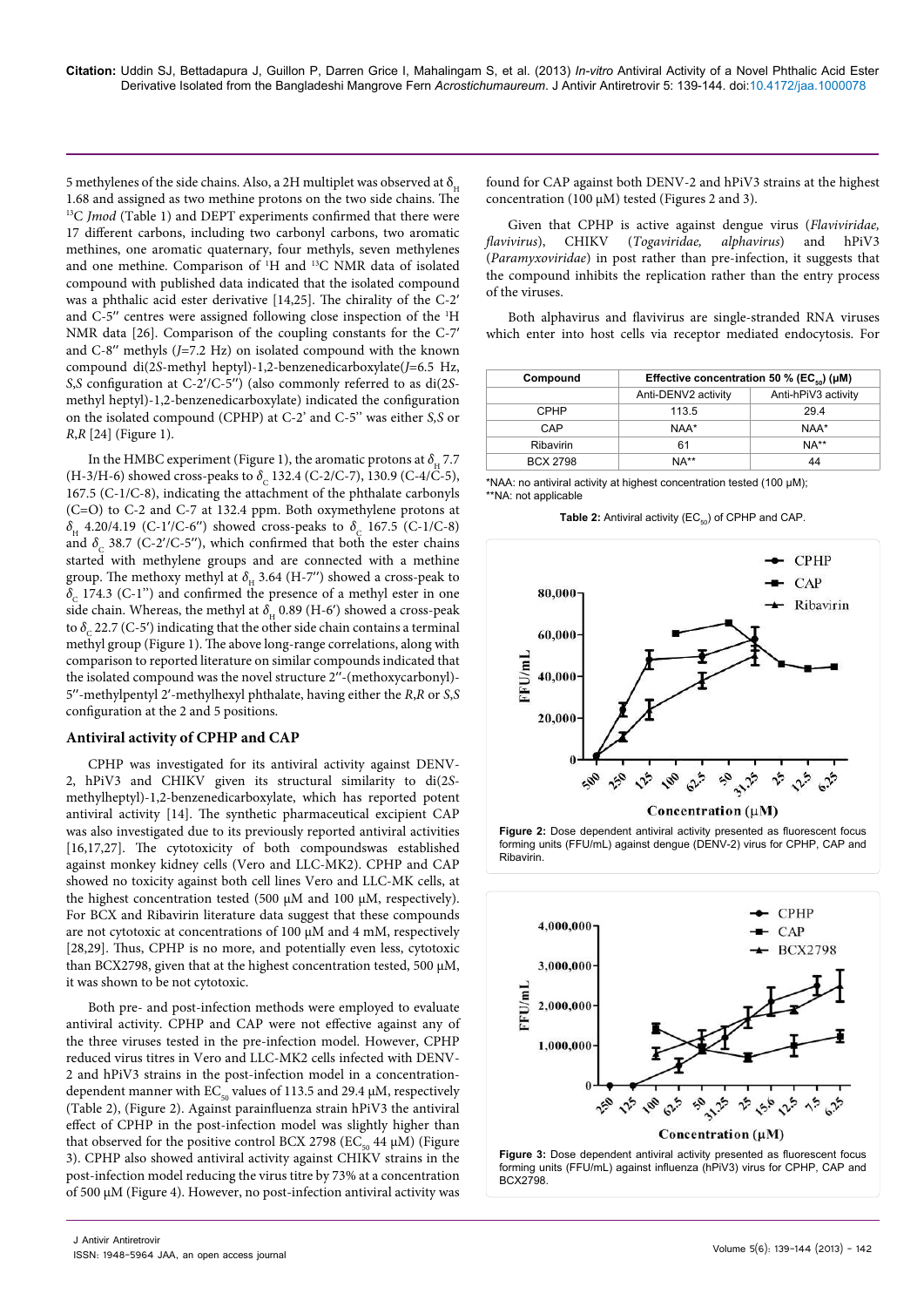

flavivirus, some short peptides compete with the regions of flaviviral E proteins which mediate the low pH-induced rearrangement of virus surface structures. Recent studies demonstrated that palmatine acts as a protease inhibitor of flavivirus whereas, ribavirin-5′-triphosphate and paclitaxel inhibited flavivirus NS3 protein-associated NTPase [30]. Neplanocin, another naturally occurring carbocyclic nucleoside, inhibits the flaviviral NS5 protein-associated methyltransferease [31]. Most alphavirus inhibitors, which inhibit virus replication, are nucleoside analogues e.g. ribavirin. Apart from anti-alphavirus nucleoside analogues, only a limited number of organic small molecules have been found to inhibit alphavirus replication. Betulinderived compounds (lupine-type triterpene) were recently reported to inhibit alphavirus replication [32]. Another report showed natural products with a 5,7-dihydroxyflavone structure (such as apigenin, chrysin, naringenin and silybin) inhibit CHIKV replication rather than virus entry [33].

CAP binds to the envelope glycoprotein gp120 thus blocking and diminishing its activity [34]. Entry of enveloped viruses into their host cells requires fusion of the viral and cellular membranes via viral envelope glycoprotein [35]. Envelope glycoprotein GP120 (gp120) is a unique glycoprotein exposed on the surface of HIV and essential for virus entry [36]. The protein gp120 is specific for HIV. Although alphaand flaviviruses express envelope glycoproteins, they are not the same as HIV gp120 [37]. Not surprising therefore, in our study CAP has no appreciable antiviral activity for DENV-2 and hPiV3 viruses.

Infection by parainfluenza virus requires the hemagglutininneuraminidase (HN) protein, a major surface glycoprotein containing haemagglutinin (HA) and neuraminidase (NA) activity. HN facilitates cell attachment to host cells, promotes virus spreading and the activity of fusion protein thereby allowing the virus to attach and penetrate cell surfaces [37]. BCX 2798 is a 4-azido compound that was designed based on the 3D structure of the HN protein. It is reported that BCX 2798 has potent anti-hPiV3 activity by inhibiting HA and NA activities, with an EC<sub>50</sub> of 4.8 μM and 20 μM, respectively [28]. In our study, CPHP showed slightly higher activity than BCX 2798 against hPiV3 virus with  $EC_{50}$ values of 29.4 μM and 44 μM, respectively (Figure 2). In comparison, recent reports identified a small molecule which selectively inhibits influenza A and B virus ( $IC_{50}$  12.5  $\mu$ M) through PA-PB1 interaction (RNA polymerase protein) [38] and another compound with an  $IC_{50}$ of 3-14 μM, which is active against different influenza virus strains and acts through the induction of IFNβ [39].

There exist previous research reports exclusively on the antiviral activity of phthalates against DNA viruses. For example, bis (2-methylheptyl) phthalate, isolated from the plant species Pongamiapinnata, is active against the DNA virus WSSV [14,15] and similarly CAP was reported active against HSV and cytomegalovirus, both DNA viruses [18,19]. Thus, this study is the first to report on antiviral activity of phthalates against RNA(+) and (-) viruses. Further studies are needed to elucidate the mechanism of action for the antiviral activity of some phthalates and their Structure-Activity-Relationship (SAR).

### **Acknowledgments**

S.J. Uddin was funded by a Griffith University Postgraduate Research Scholarship (GUPRS) and a Griffith University International Postgraduate Research Scholarship (GUIPRS).Mark von Itzstein is gratefully acknowledged for providing reagents and he acknowledges the financial support of the National Health and Medical Research Council.

#### **Conflict of Interest**

The authors have no conflict of interest.

#### **References**

- 1. Head MG, Fitchett JR, Cooke MK, Wurie FB, Hayward AC, et al. (2013) UK investments in global infectious disease research 1997-2010: a case study. Lancet Infect Dis 13: 55-64.
- 2. Morens DM, Folkers GK, Fauci AS (2004) The challenge of emerging and reemerging infectious diseases. Nature 430: 242-249.
- 3. de Chassey B, Meyniel-Schicklin L, Aublin-Gex A, André P, Lotteau V (2012) New horizons for antiviral drug discovery from virus-host protein interaction networks. Curr Opin Virol 2: 606-613.
- 4. Calland N, Dubuisson J, Rouillé Y, Séron K (2012) Hepatitis C virus and natural compounds: a new antiviral approach? Viruses 4: 2197-2217.
- 5. Mukhtar M, Arshad M, Ahmad M, Pomerantz RJ, Wigdahl B, et al. (2008) Antiviral potentials of medicinal plants. Virus Res 131: 111-120.
- 6. Namikoshi M, Fujiware T, Nishikawa T, Ukai K (2006) Natural abundance 14C content of Dibutyl Phthalate (DBP) from three marine algae. Mar Drugs 4: 290- 297.
- 7. Albro PW, Hass JR, Peck CC, Odam DG, Corbett JT, et al. (1981) Identification of the metabolites of di-(2-ethylhexyl) phthalate in urine from the African green monkey. Drug Metab Dispos 9: 223-225.
- 8. Graham PR (1973) Phthalate ester plasticizers--why and how they are used. Environ Health Perspect 3: 3-12.
- 9. Miyoshi T, Sato H, Harada T (1974) New metabolites, 2,4,6-triketosuberic acids and 2,4,6,8-tetraketosebacic acid, formed from 2-butyne-1,4-diol by Fusarium merismoides B11. Agric Biol Chem 38: 1935-1939.
- 10. Lampen A, Zimnik S, Nau H (2003) Teratogenic phthalate esters and metabolites activate the nuclear receptors PPARs and induce differentiation of F9 cells. Toxicol Appl Pharmacol 188: 14-23.
- 11. Matsumoto M, Hirata-Koizumi M, Ema M (2008) Potential adverse effects of phthalic acid esters on human health: a review of recent studies on reproduction. Regul Toxicol Pharmacol 50: 37-49.
- 12. Ghosh J, Das J, Manna P, Sil PC (2010) Hepatotoxicity of di-(2-ethylhexyl) phthalate is attributed to calcium aggravation, ROS-mediated mitochondrial depolarization, and ERK/NF-κB pathway activation. Free Radic Biol Med 49: 1779-1791.
- 13. FDA (2013) Drugs: Guidance, Compliance, & Regulatory Information.
- 14. Rameshthangam P, Ramasamy P (2007) Antiviral activity of bis(2-methylheptyl) phthalate isolated from Pongamia pinnata leaves against White Spot Syndrome Virus of Penaeus monodon Fabricius. Virus Res 126: 38-44.
- 15. Velmurugan S, Babu MM, Punitha SMJ, Viji VT, Citarasu T (2012) Screening and characterization of antiviral compounds from psidium guajava linn. Root bark against white spot syndrome virus. Indian J Nat Prod Res 3: 208-214.
- 16. Manson KH, Wyand MS, Miller C, Neurath AR (2000) Effect of a cellulose acetate phthalate topical cream on vaginal transmission of simian immunodeficiency virus in rhesus monkeys. Antimicrob Agents Chemother 44: 3199-3202.